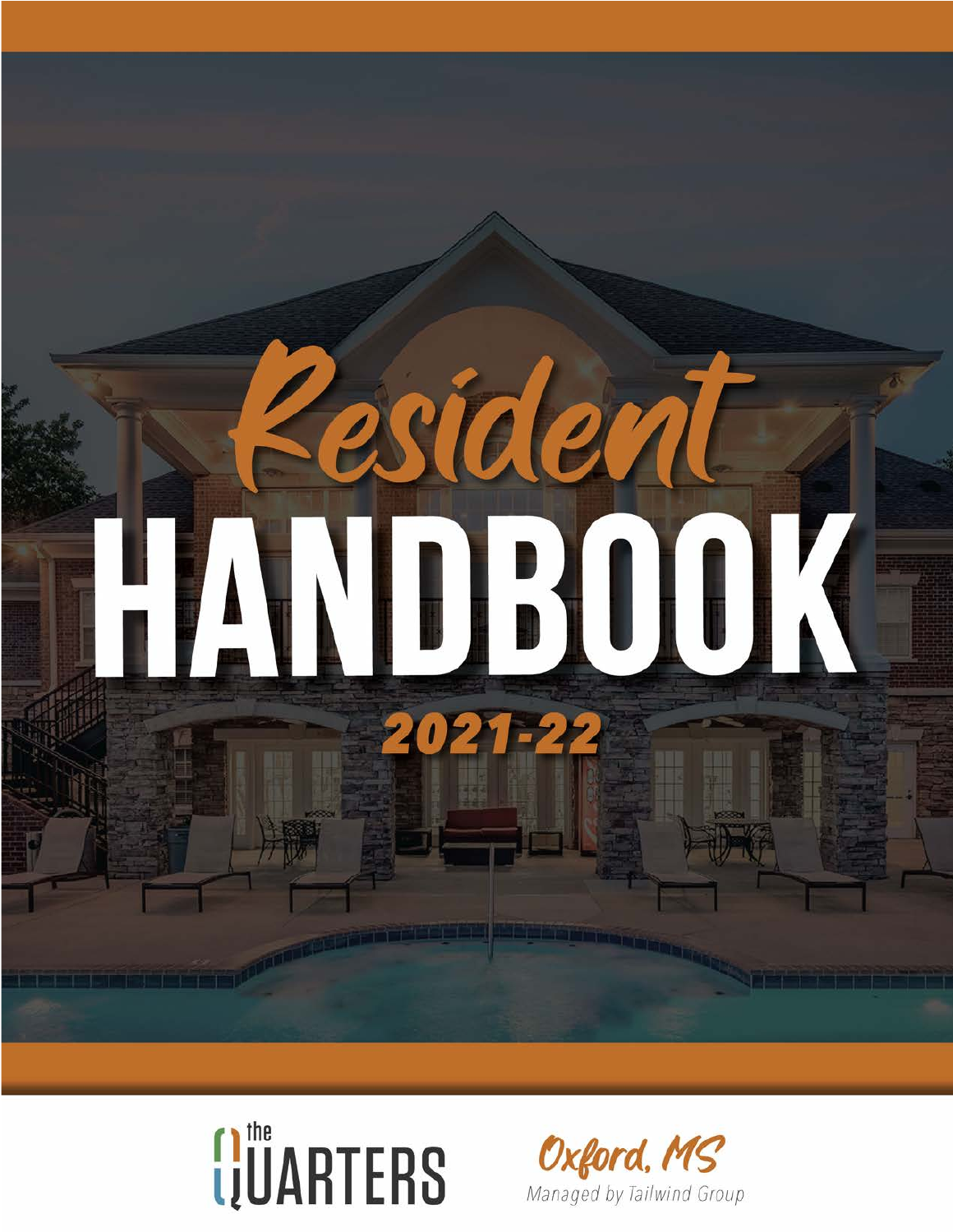# Contents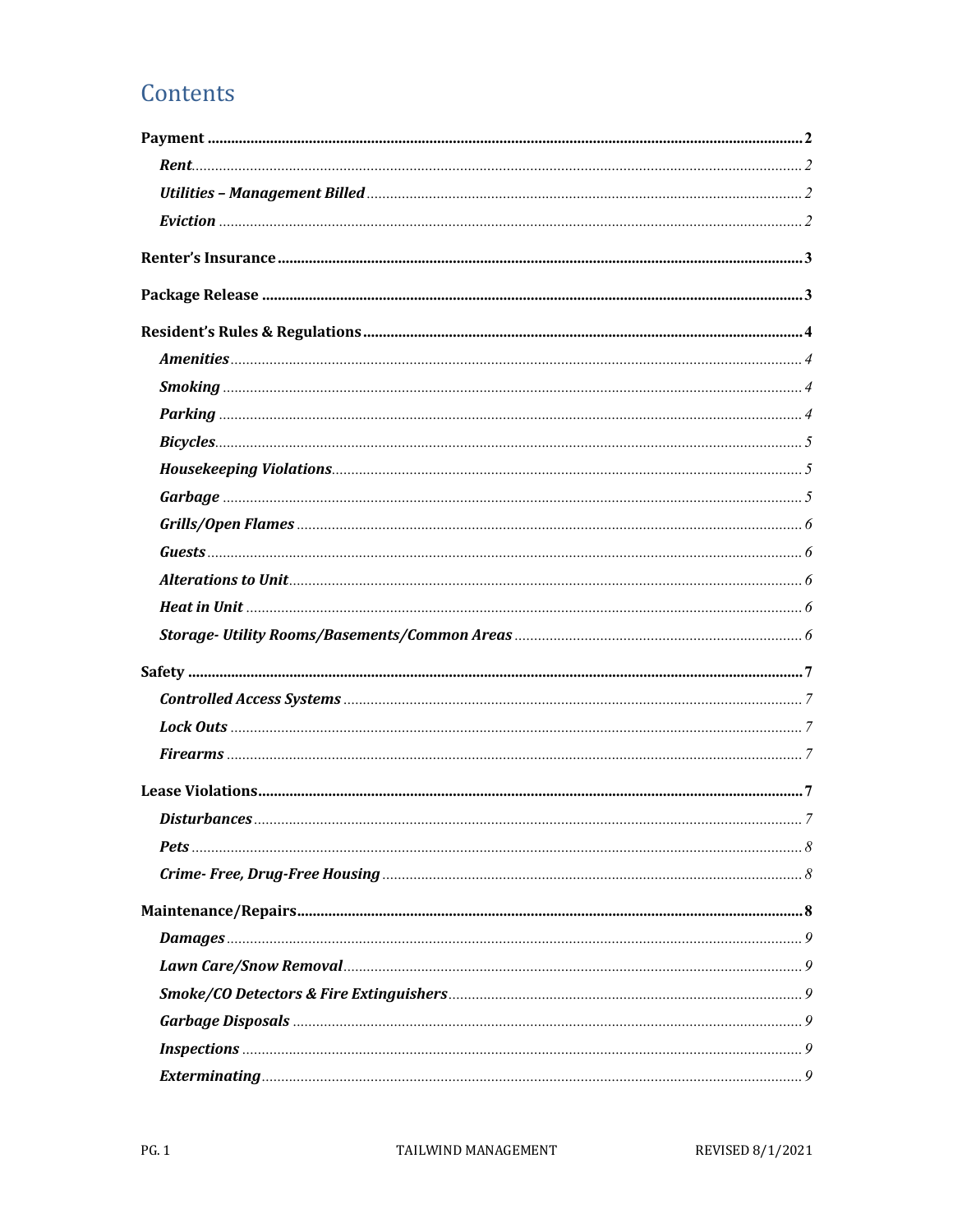#### **Payment**

#### *Rent*

Rent is calculated in equal installments. It is not pro-rated or based upon when you move in or move out. All rent is due the first day of each month. Refer to your lease contract for monthly installment amount. 

# *<u>Online Payments Preferred</u>.* **Credit card, debit card, or check (ACH) is accepted online. Please Make Payment in office for Personal Check or Cashier's Check Payments. Cash payments** are not accepted.

Visit the website for your property and click on Current Residents and sign into the Online Portal. \*\*\* Transaction fees (up to 3.5%) may apply. Sign up for automatic recurring ACH withdrawal **from an authorized checking/savings account to eliminate all transaction fees.** \*\*\*

Payments received after the due date, as indicated in your lease, will incur a late fee. Accounts delinquent more than one  $(1)$  month's rent may be required to set up automatic recurring payment via ACH or credit card for the duration of the lease contract.

All returned payments (NSF or other reason) will incur a penalty as indicated in your lease and the attached fee schedule. Should we receive two (2) returned payments from any one individual, we may require all future payment by credit card, cashier's check, or money order.

# *Utilities – Management Billed*

If applicable at your property, Utilities will be billed to residents via SimpleBills. Payment is due on the date assigned by SimpleBills. You will be charged a service fee, of up to \$9.00 per month, which may be billed annual, at our option, for SimpleBills services. Please see the attached fee schedule for your monthly or annual cost.

SimpleBills is a utility billing service for roommates that manages the splitting of utility bills, receiving payment and paying the monthly utility bill.

Residents are required to establish an account with SimpleBills, and they will pay their utility portion directly to SimpleBills.

If you have not signed up for an account with SimpleBills, contact your Property Manager to get an account set up.

If you already have an account set up with SimpleBills but have not received a bill or if you have questions about your bill, please contact SimpleBills at info@SimpleBills.com or (254)230-0199. Customer service representatives are available  $7:00$  am  $- 7:00$  pm CT, 7 days a week (closed for holidays). Residents can also access FAQs, self-help articles, and chat live via their website, www.SimpleBills.com. 

If your property does not utilize SimpleBills billing, you are responsible for opening and closing an account for utilities with the respective service provider.

#### *Eviction*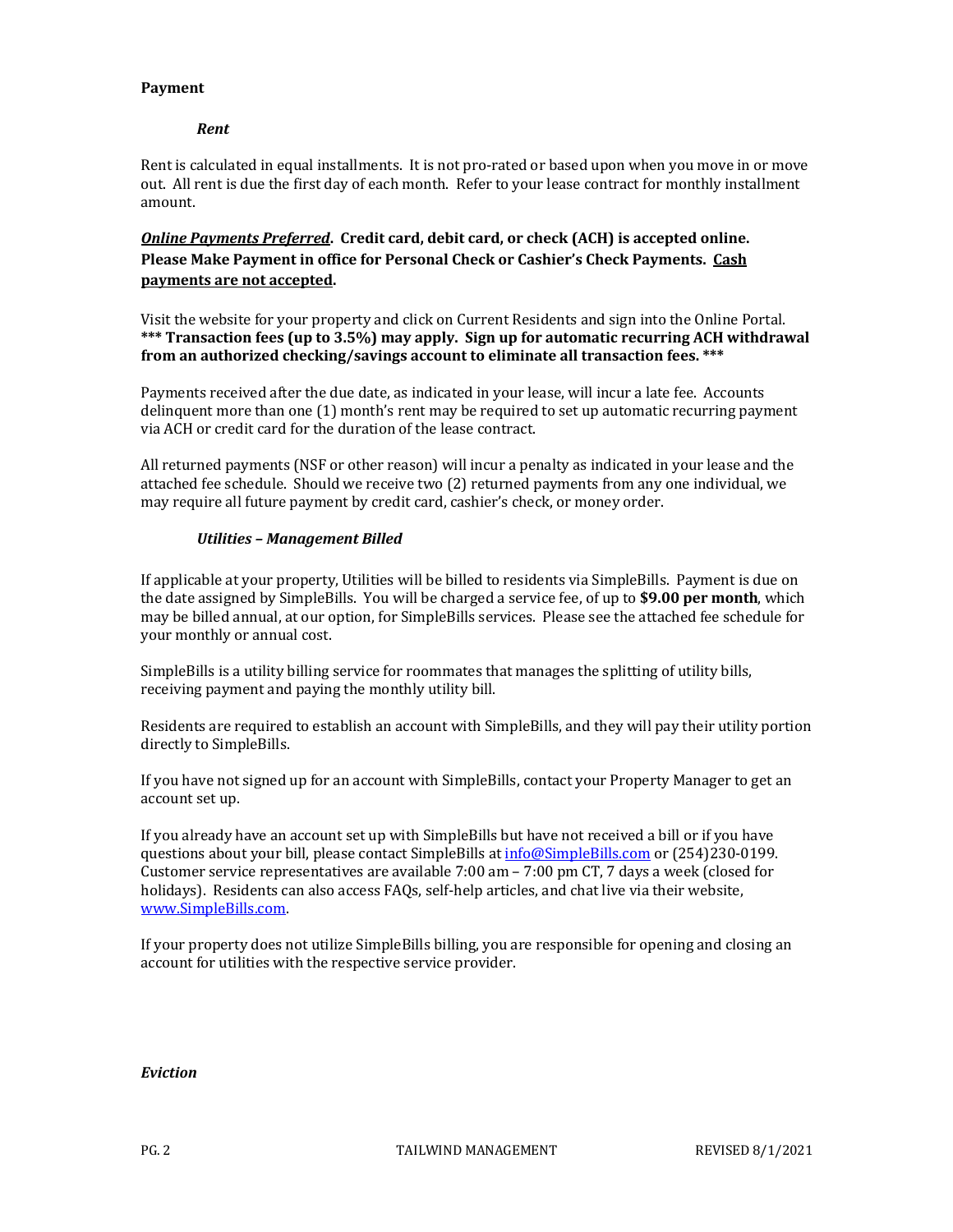If rent is not received by the due date as listed on your lease, Management may begin the eviction process. Management will seek to collect all rent, late charges, and all other additional fees and costs as allowed by law.

## **Renter's Insurance**

# *Important: Your personal property and liability is not protected under the Management Company or Owner's insurance policy.*

Many residents are unaware that insurance policies held by the Management Company and/or Owners on the property do not protect them or their personal belongings or the liability of themselves or their guests. The policy that Management requires when you sign the lease does not cover your personal property.

Management requires a *personal liability policy.* Personal liability happens when there is an accident that results in injury to you or property damage for which you are responsible. The required policy protects you in this type of situation.

Personal property (for example, your computer, phone, clothes, etc.) losses have and may occur due to fire, power outages, wind, water damage, theft, and vandalism, etc. Many residents have been held liable because of the actions of their guests or children. Failure to carry renter's insurance can result in liability being held against you.

To fully protect yourself, it is *highly recommended, and you are strongly encouraged* to get a renter's insurance policy for your personal property. If you are already carrying auto insurance, adding a renter's insurance policy with most insurance companies is easy and it is not very expensive in most cases. If you need assistance in obtaining this policy, contact Management for options available to you at a low cost.

#### **Package Release**

#### For communities that do accept packages on behalf of its Residents:

Resident(s) authorizes Management to accept, on their behalf, any package delivered to our on-site management office during normal business hours, including but not limited to any package delivered by the US Postal Service or by any private courier service or individual. Resident(s) understand and agree that Management may refuse to accept any package, in our sole discretion, for reasons that include, but are not limited to, the following: the package (1) contains perishable items; (2) poses a danger to any person or property; or  $(3)$  is a size and or/weight that we are either unable or unwilling to store or maintain for any period. Management will not be held responsible for any lost or stolen packages.

**Duty of Care and Time Limitation.** Resident(s) understand and agree that Management has no duty to notify you of our receipt of the package, nor do we have any duty to maintain, protect or deliver said package to you, nor do we have any duty to make said package available to you after our normal business hours.

Packages that have not been claimed within 3 business days after our receipt of the package will incur storage fees of \$10 per day until day 10. After 10 days, the package will be considered abandoned and Management may immediately, without notice, return the package to its original sender. Resident will remain liable for the storage fees incurred.

#### For communities that do not accept packages on behalf of its Residents:

Resident(s) may opt to utilize the third-party package delivery lockers available on site. Resident(s) agree the service is available as an additional amenity and may include registration/user fees payable to the third-party vendor if they elect to utilize the service. Resident(s) are not required to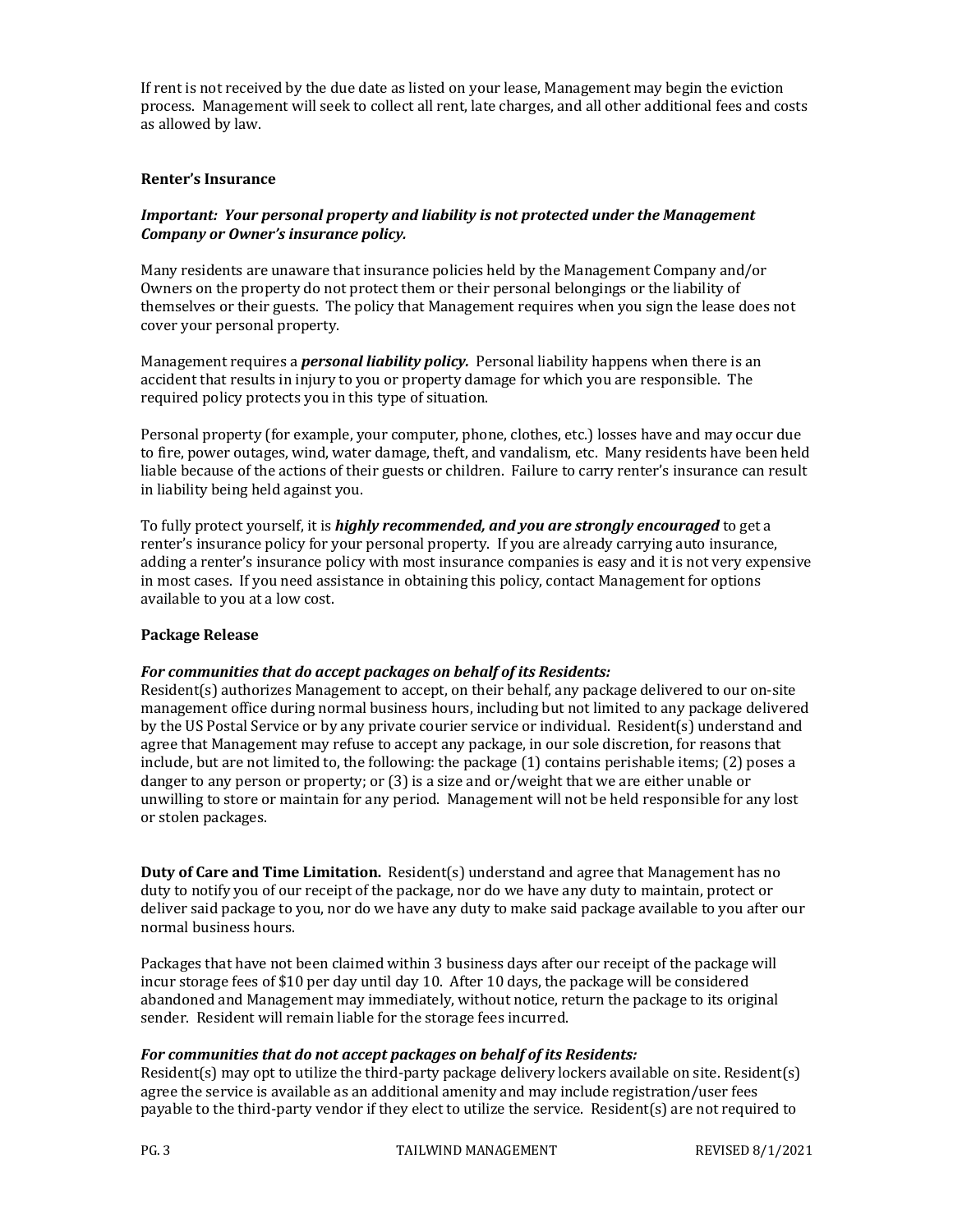utilize this service and may choose to pick up packages at the respective courier pick up location. Management will not be held responsible for any lost or stolen packages.

Resident(s) electing to utilize the third-party package deliver lockers, authorize Management to accept oversized items not fitting within the delivery lockers.

#### **Resident's Rules & Regulations**

Unless otherwise indicated any violation to the following rules and regulations and/or items detailed in the lease contract may result in fines imposed by Management at Management's discretion and/or eviction.

#### *Amenities*

Residents will be held liable for their actions, or their guest's actions, and resident will be responsible for damage caused to common areas and amenities. More information can be found in the Amenities Addendum.

#### *Smoking*

All buildings and units are smoke free. Smoking indoors is prohibited. Smoking indoors leaves smells and stains on walls, ceiling, carpets, and window coverings that are difficult to remove. All residents and guests must smoke outside and dispose of cigarette butts properly.

#### *Parking*

All vehicles, including motorcycles, scooters, and mopeds, must be registered with Management. Only one (1) vehicle per licensed Resident is allowed. Any vehicle not registered with Management will be considered abandoned, or in violation of the Lease, this Addendum, or the Community Rules, and in the sole judgment of Management, will be towed at the vehicle owner's expense. Notwithstanding this, any vehicle illegally parked in a fire lane, designated no parking space, or handicapped space, or blocking an entrance, exit, driveway, dumpster, or parked illegally in a designated parking space, will immediately be towed, without notice, at the vehicle owner's expense.

Parking is for resident use only. Parking is available first come, first serve. Guests should use on street parking if available. There is no overnight guest parking permitted in off street parking areas.

Residents are responsible for learning and following City ordinances pertaining to on street parking regulation. Management is not responsible for any charges incurred by residents due to parking in unauthorized and/or restricted parking areas.

Management may provide each resident with one parking pass. Residents will be charged for replacement passes. Residents are required to place the parking pass in their vehicle in a visible location and it must always be visible.

If designated motorcycle parking is identified, all motorcycles and scooters are only permitted in the  $area(s)$  identified. Motorcycles, scooters, mopeds, and other vehicles are not permitted inside units, including porches, patios, and decks at any time.

Parking of trailers, large trucks, recreational vehicles, trailers, boats, campers, or inoperable vehicles is prohibited without prior written permission of Management.

Residents are required to move vehicles as requested by Management for snow removal and other reasons as deemed necessary for operation and maintenance of the property.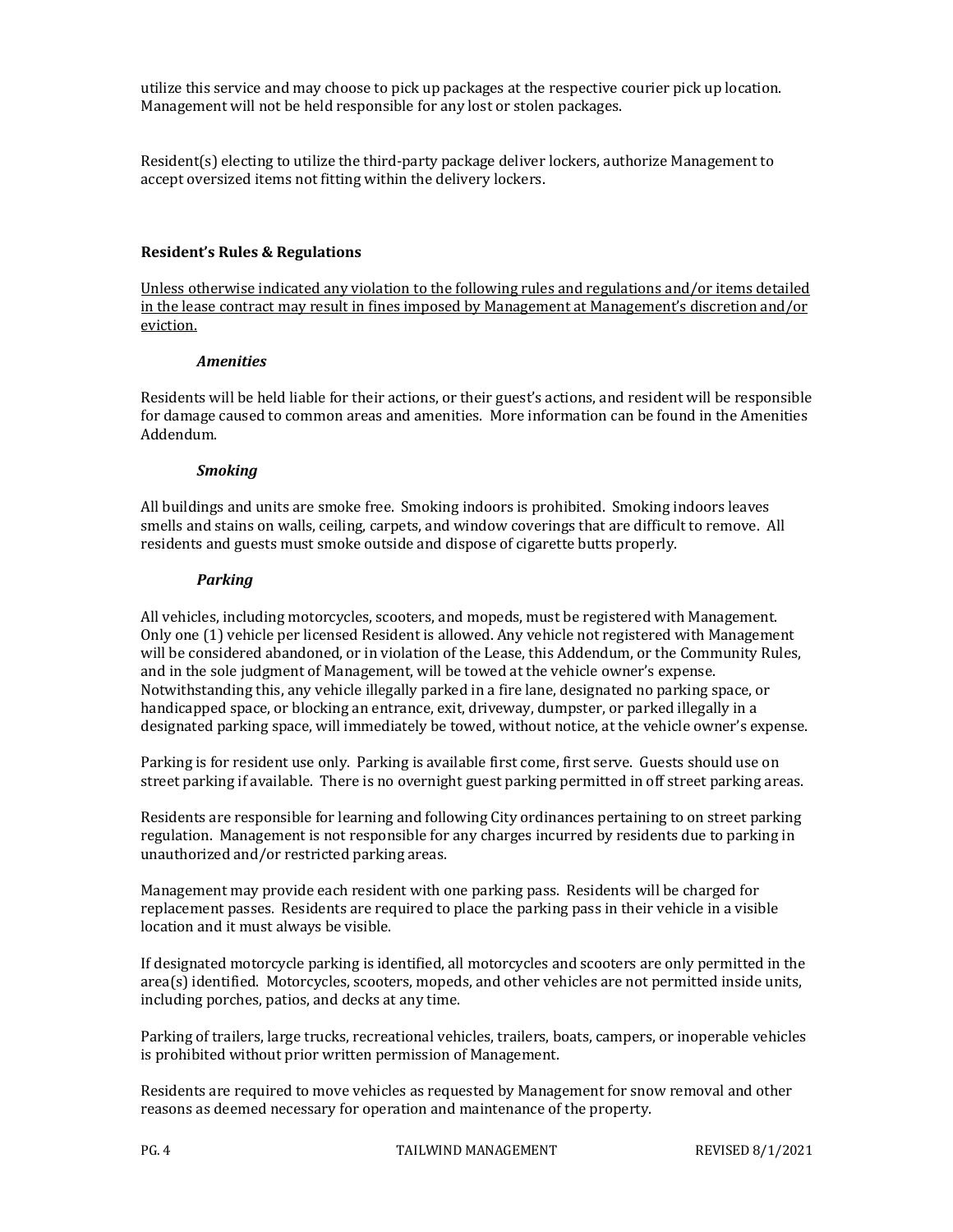The washing of vehicles is not permitted on the property unless specifically allowed in a designated area. Any on property repairs and/or maintenance of any vehicle must be with the prior written permission of the Management.

## *Bicycles*

Bicycles must be stored in designated areas only. Bicycles are not permitted on porches, patios, balconies, hallways, light posts, street signs, trees, fences, within units, etc.

Resident $(s)$  are responsible for providing methods for securing the bicycle in the designated areas. Management will not be liable for any damage or theft.

Bicycles found in unauthorized locations or deemed abandoned will be confiscated by Management. Owners may claim their bicycle by providing a detailed description of the bicycle and paying the associated fine.

# *Housekeeping Violations*

Residents are responsible for keeping the exterior of their unit and the area around their unit free of debris and garbage. Failure to maintain the area properly (solely determinative by Management) is considered a nuisance and a violation of the lease contract. No furniture, other than patio furniture specifically designed for outdoor use, is allowed outside.

Drapes or shades installed by Resident, when allowed, must be lined in white and present a uniform exterior appearance. Sheets, towels, posters, reflective shades or other "non-window" covering is prohibited.

Balconies and patios shall always be kept neat and clean. Only outdoor furniture is allowed. No rugs, towels, laundry, clothing, appliances, or other items shall be stored, hung, or draped on railings or other portions of balconies or patios.

Residents shall not display any signs, exterior lights, or markings on dwellings. No awnings or other projections shall be attached to the outside of the building.

At certain times during the term of you lease, Management will inspect your rental unit for upkeep and condition of both the exterior and interior of your Unit.

If it is determined the unit is being kept in an unacceptable sanitary state and/or being abused beyond normal wear and tear, you will receive a notice of a housekeeping violation. It will be your responsibility to clean, repair, and replace items as outlined in the notice, this may include pest removal costs.

#### *Garbage*

Garbage must be promptly removed from units and placed in the designated containers. Residents are responsible for proper disposal of any item not accepted in the central containers or trash compactors.

*Trash Compactors* – Residents are responsible for following the proper operation procedures as posted. If the trash compactor is inoperable or becomes damaged, please notify Management immediately. **Do not throw trash on top of the compactor.** The following items cannot be placed or disposed of in the compactor or compactor area: large electronics, furniture, tires, metal, fluorescent light bulbs, or paint.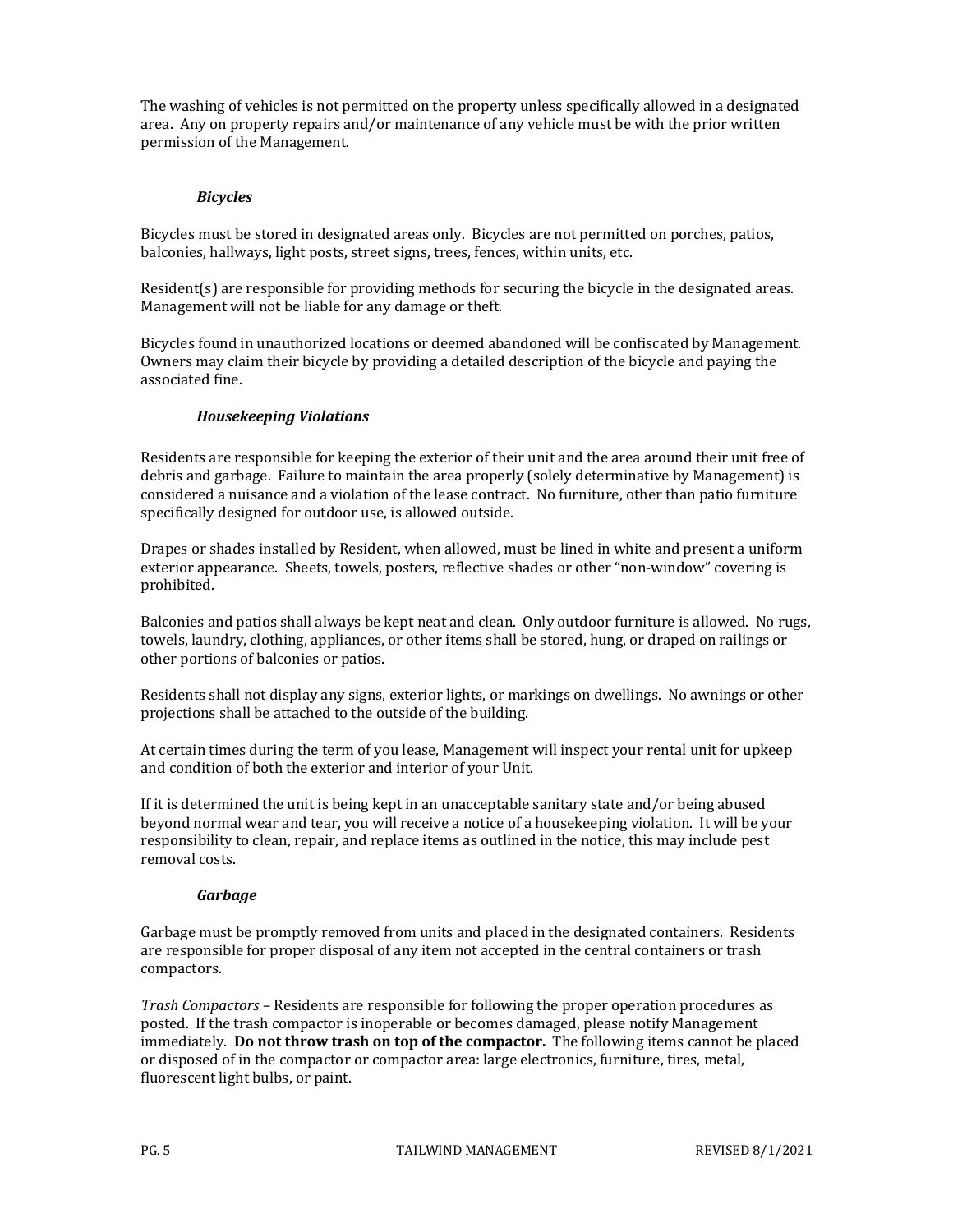#### For communities that do have trash valet service:

Resident(s) must place all trash in the Valet Waste container provided to each unit. Valet container must be placed within the designated area and times for collection (detailed information provided at Move-In). Any items that do not fit within the designated Valet Waste container must be disposed of by Resident. Valet Waste containers not set out at the designated time or in the designated area will not be collected. Resident shall be responsible for disposal and there shall be no discount to monthly fees, if applicable. Any trash left in the common areas shall be subject to trash violation fees.

#### For communities that do not have trash valet service:

Resident(s) are responsible for placing all trash within the designated containers located on the property. Any trash left in the common areas, yards, porches, patios, and the like shall be subject to trash violation fees.

#### *Grills/Open Flames*

Residents are prohibited from keeping and using any fire pits, charcoal grills, gas grills or open flames devices in or around the rental unit, including balconies, patios, and outdoor space unless they have been provided by Management for resident use in common spaces. Prohibited grills, fire pits or open flame devices will be confiscated, and residents may be subject to fines. If damage to the property occurs due to failure to follow this regulation, the user will be responsible for any costs associated with repairing the damage and restoring the property.

#### *Guests*

Residents are liable for the actions of their guests. Limit the number of guests to your home and immediately ask guests to leave the premises if they become unruly. Management reserves the right to limit the number of guests within a complex or unit at any time. Occasional overnight guests are permitted; however, any guest remaining in the unit for more than 48 hours must be reported to Management. Guests staying longer than 48 hours may be considered an Unauthorized Occupant resulting in fines and possible eviction for violation of lease terms.

#### *Alterations to Unit*

Residents are not allowed to make any alterations to the unit without prior written permission of Management. This includes alterations to the paint or wallpaper, structural changes, or flooring alterations. Do not remove any fixtures or furnishings supplied by Management.

#### *Heat in Unit*

Residents are responsible for keeping the heat set to a level to prevent freezing of pipes. Keep heat at a minimum of 55 degrees. All residents are responsible to keep all entrance doors to common areas, hallways, and stairways closed to prevent freezing of pipes. Resident will be responsible for the cost of any repairs deemed results of resident's actions.

#### *Storage- Utility Rooms/Basements/Common Areas*

Units that have direct access to their utility room are prohibited from storing anything within 5 feet of your furnace. There needs to be enough space to access equipment on all sides to allow a serviceperson to perform maintenance and repairs.

Any obstructions that interfere with service and maintenance as well as the efficient operation of your equipment are not allowed. Remember to keep all flammable/combustible products a further distance away.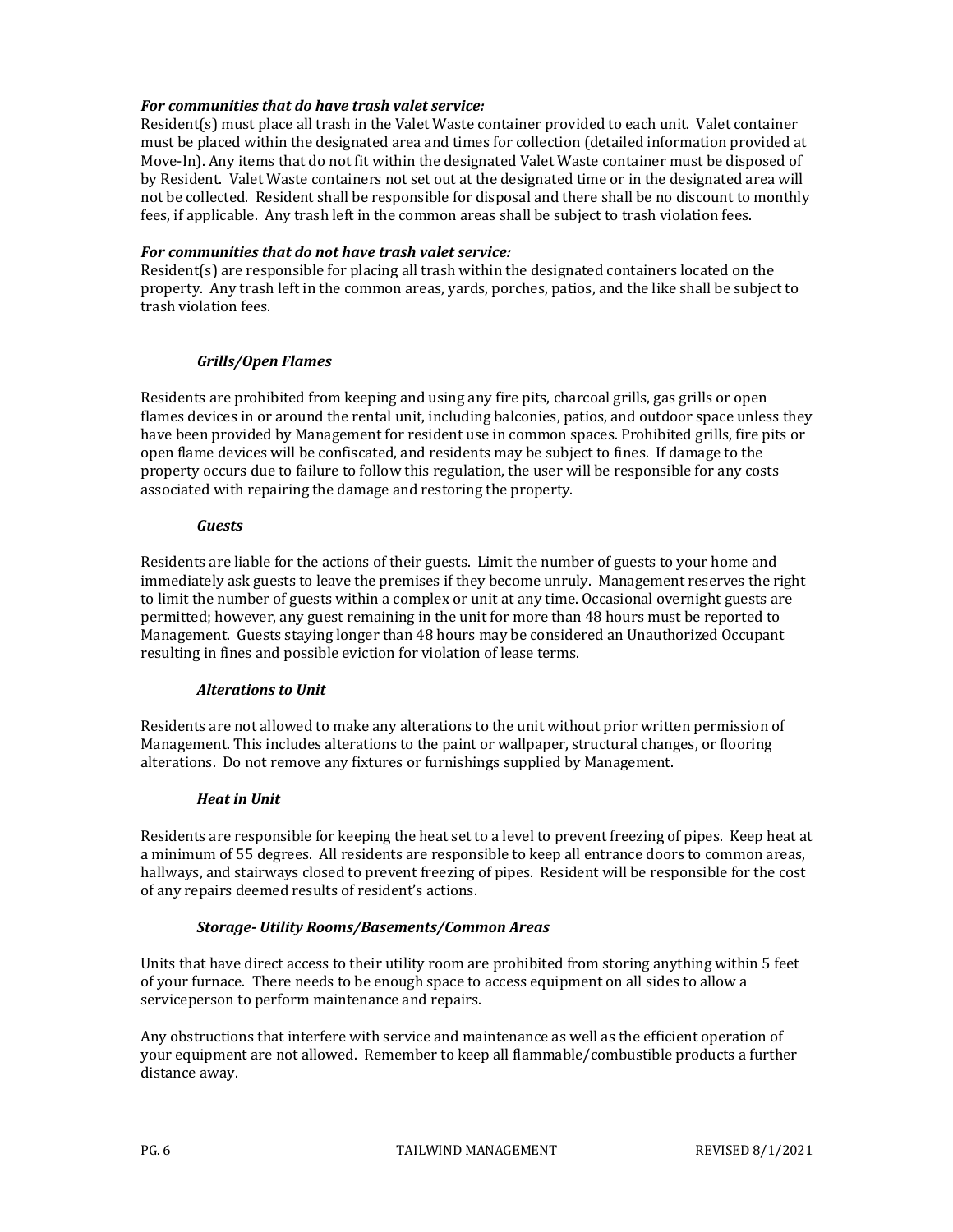# **Safety**

Landlord and Management do not provide, guarantee, or warrant security. We do not represent that your apartment or house or townhome or rental community itself is safe from criminal or wrongful activities by other residents, their guests or third parties. Each resident must be responsible for his/her own personal security and that of their household, children, guests, and property. Residents are always encouraged to keep unit doors locked. Keep windows, especially ground floor windows, locked to keep intruders from gaining easy access to the unit.

Doors to buildings may not be propped open or left open for any period and is prohibited as this allows access to the buildings by unauthorized persons, animals, rodents, or pests and is a waste of utilities.

If you observe suspicious activity or potentially unsafe conditions, please notify Management. If illegal or immediately dangerous or unsafe conditions are observed, call 911. Remember; please call the police and 911 first if trouble occurs, or if a potential crime is suspected.

#### *Controlled Access Systems*

Some properties have a controlled access system. No person is permitted to enter the community and/or buildings unless that person has a key as an authorized resident or leaseholder or is admitted as the guest of another resident. It is resident responsibility to verify only invited persons are permitted in the community and/or buildings. Admitting any person that is not your invited guest is a violation of this rule.

The controlled access systems in place require the full cooperation of all residents to prevent unauthorized persons into the community and/or buildings. It is a violation of the lease and rules to allow any person who is not a leaseholder to have a key or other access materials to the community, buildings, or your unit.

# *Lock Outs*

Residents are advised to seek assistance from a roommate first. Management will try to accommodate and assist during a lockout if Resident is unable to get assistance from a roommate. Residents will be required to provide proof of identity to confirm the unit requesting access is their own and may be charged a fee for the service. Any call for a lockout, which occurs after office hours, will result in a fee charged to the Resident.

#### *Firearms*

Except for law enforcement officers, Management prohibits all guns and firearms in all common areas and offices. All firearms kept in the unit must be secured in a locked cabinet or case. Management reserves the right to prohibit firearms from the property as allowed by law.

#### **Lease Violations**

Unless otherwise indicated any violation to the following rules and regulations and/or items detailed in the lease contract may result in fines imposed by Management at Management's discretion and/or eviction. See Section 11 for fines and amounts.

#### *Disturbances*

Management reserves the right to enforce and/or act against units responsible for disturbance calls and it is critical that you respect your neighbors' use and enjoyment of their property. Disturbances can include, but not be limited to noise, party, smell, or animal. Residents are also responsible for the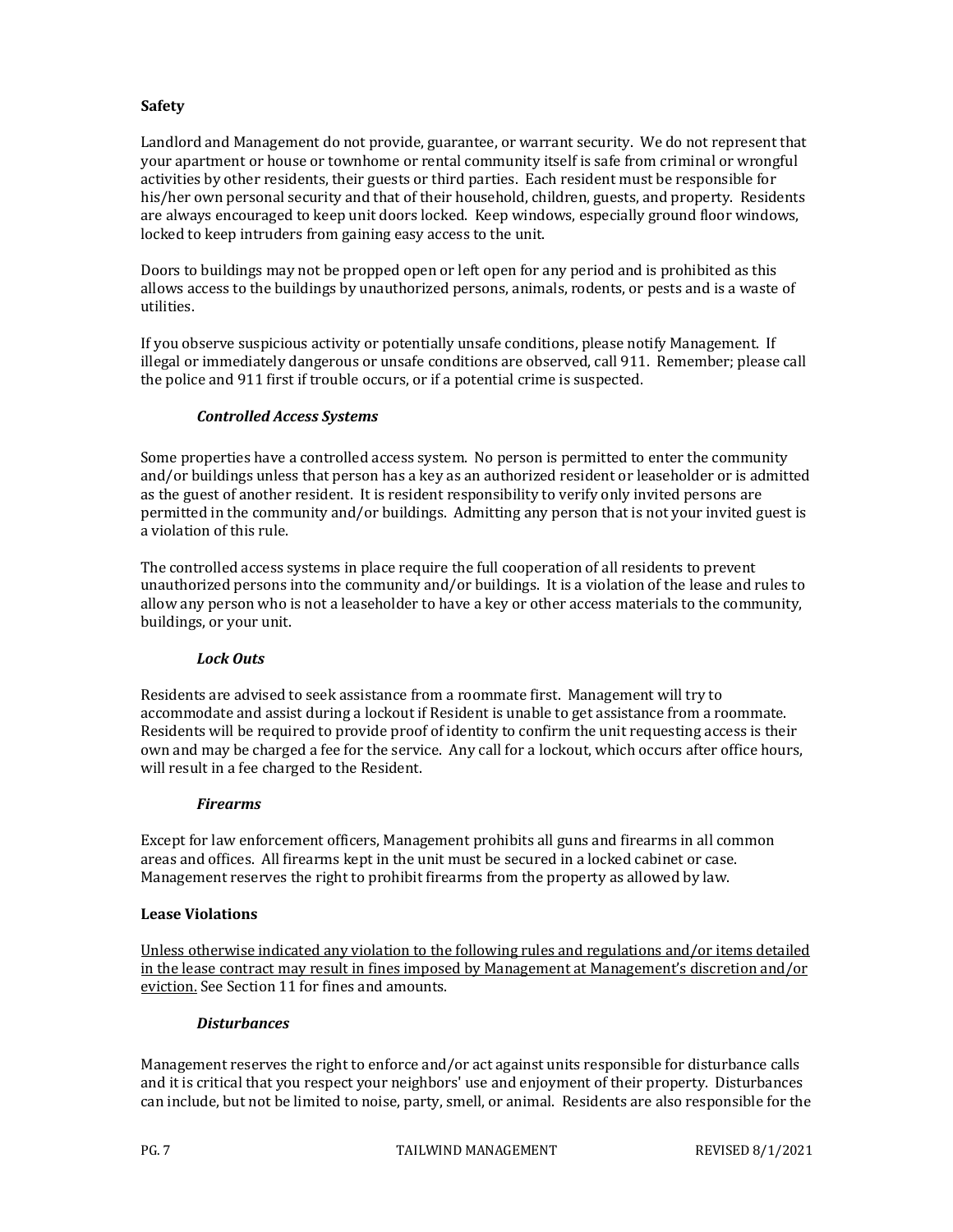actions of their guests. You may be penalized for disturbances, including a fine pursuant to the Fee Schedule.

The following fines may be charged for violation of your lease contract if reoccurring, excessive disturbance calls occur for your unit and a citation is issued by law enforcement for a disturbance; or law enforcement officials visit the unit for any disturbance reports not resulting in a citation. See Fee Schedule for all applicable fees. Violations of this section may also result in the commencement of eviction proceedings.

# *Pets*

Pets (any mammal, reptile, insect, or fish) are not allowed on the premises (including visiting pets) unless approved by Management in writing. Residents found to with unapproved pets on the premises will be fined. Residents approved to have a pet must agree to pay an additional nonrefundable pet fee and monthly pet rent. *Please see animal addendum for more information*.

# *Crime- Free, Drug-Free Housing*

Residents, or any members of residents household or a guest or other person under the resident's control shall not  $(1)$  engage in any act in illegal activity, including drug-related illegal activity;  $(2)$ engage in any act intended to facilitate illegal activity; (3) permit the dwelling to be used for, or facilitate illegal activity; (4) manufacture, sell, distribute, or possess illegal drugs (or an amount which constitutes possession as illegal); and  $(5)$  engage in acts of violence or threats of violence on or near the premises.

If Resident, a member of Resident's household, or any other person under Resident's control manufactures, delivers, possesses with intent to deliver, or possesses a controlled substance on the Premises, the Lease Contract shall be subject to termination as per the Lease Contract. If Resident, a member of Resident's household, or any other person under Resident's control causes or has threatened to cause physical injury to an individual on the Premises or other Property owned by Landlord, the Lease Contract shall be subject to termination as per the Lease Contract.

# **Maintenance/Repairs**

Non-emergency requests (items not posing immediate damage to the property or residents) must be submitted via the Online Portal. Visit the website for your property and click on Current Residents and sign into the Online Portal.

Emergency requests (toilet overflowing, water leaking, other items causing immediate damage to property or residents) should be reported immediately to Management by a phone call to the emergency line.

All maintenance requests will be evaluated and handled in a timely manner. There are three types of maintenance problems:

1) **Emergencies** requires immediate action, as the issue poses an immediate threat to the health and safety of the resident(s) – i.e., gas leak, flooding, defective furnace, major roof damage.

2) **Major problems** affect the quality of residential environment, but not to the degree that life of the resident(s) is immediately endangered. These issues are handled as soon as possible, and are not treated as emergent in nature, but addressed as soon as needed- i.e., defective water heater, clogged drain, or heating problem in part of a house.

3) **Minor problems** fall into the nuisance category typically handled in the order they are received– i.e., defective lighting, locks, dripping faucets, household pests. Residents will be billed for any cost to repair or replace anything that is determined to result from neglect of the resident or their guest.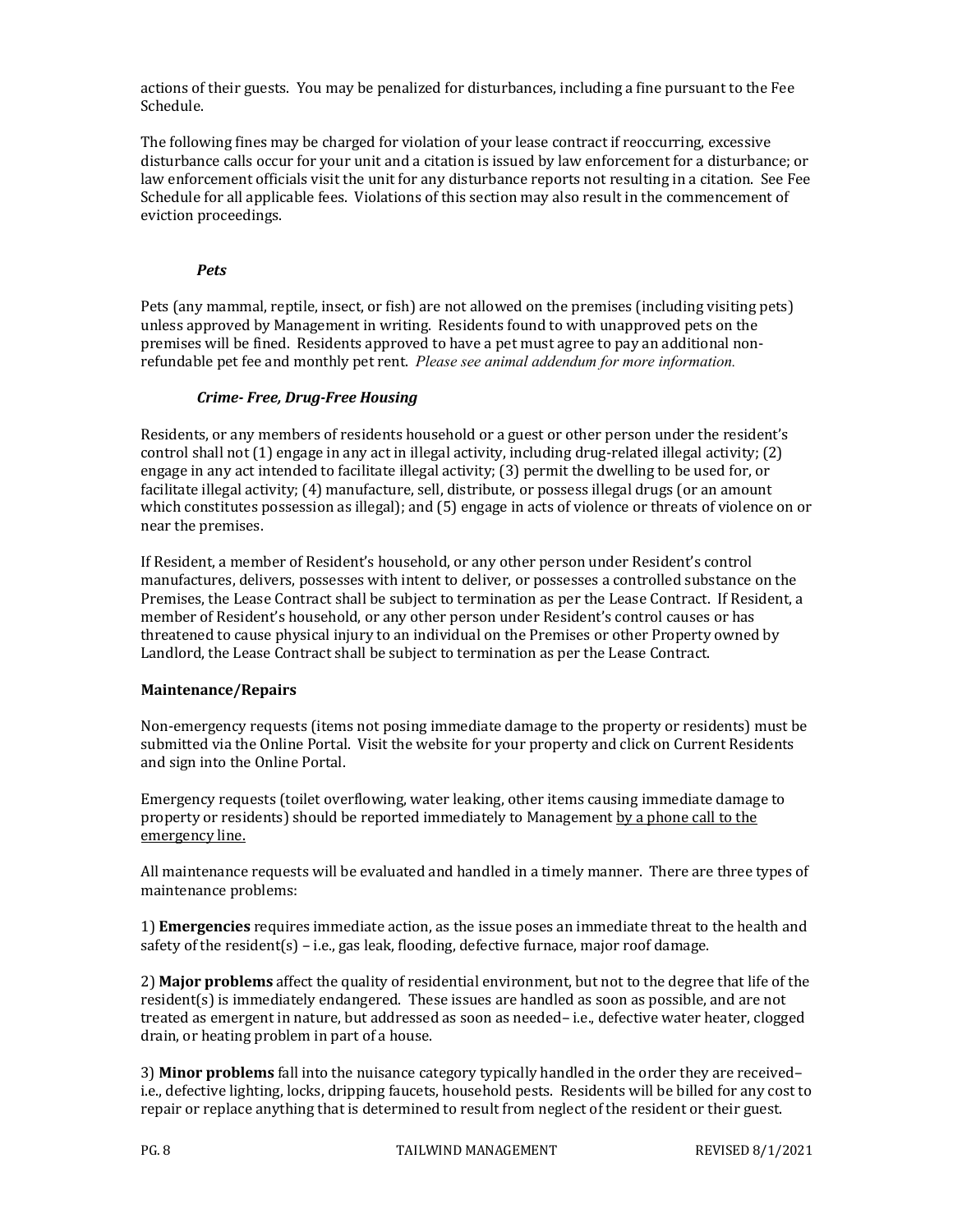#### *Damages*

Damages caused by residents, or their guests are the responsibility of the residents. Management will bill the resident for the cost of the repair, labor, and parts as additional rent owed.

## *Lawn Care/Snow Removal*

Management may provide lawn care and snow removal for the rental unit. Residents are responsible for maintaining the yard free of garbage, debris, waste, and/or other items possibly resulting in a nuisance as defined by City Code. Residents are responsible to follow all street and parking lot snow removal procedures. Failure to do so may result in tow charge at owners' expense.

# *Smoke Detectors & Fire Extinguishers*

Each rental unit is equipped with smoke detectors and fire extinguishers. It is your responsibility to make sure they are hooked up and functioning. If a detector is determined inoperative, you must contact management immediately. We will confirm the detectors are working at the time of movein/out and if they are missing at move-out, you will be charged for replacements.

#### Do not disconnect smoke detectors/carbon monoxide detectors. In some states you may be charged with a misdemeanor for disconnecting or disabling a smoke detector/carbon **monoxide detector.**

Do not tamper with or move the fire extinguisher. If the fire extinguisher is used in an emergency, please contact your management office to receive a new one at no charge.

# *Garbage Disposals*

Not all units are equipped with garbage disposals. **Check with the management office before placing any solid items down the drain of your kitchen sink.** Any damage to the sink, drain, or any other plumbing fixtures due to resident negligence will be billed back at the resident's expense.

For those units that are equipped with garbage disposals: do not put anything in the garbage disposal that is **not** biodegradable food. Items **not** to put down the garbage disposal: Glass, plastic, metal, paper, anything combustible, cigarette butts, grease, oil, fat, bones, popcorn, rice, noodles, fruits with hard seeds, celery, onion skins, artichokes, coffee grinds, potatoes and/or peels.

#### *Inspections*

Management will conduct periodic inspections to check on the condition of the unit and the unit's equipment. At select properties, inspections with City Rental Inspectors are required in units on a rotating schedule.

Reasonable notification will be provided. Residents must make the units fully accessible to inspection upon notification. Any locks installed by the resident will not be tolerated and will be subject to fines and billing of applicable repair/replacement costs. Failure to provide access will result in re-inspection and may result in fines for the need for an additional visit.

#### *Exterminating*

Unless prohibited by statute or otherwise stated in the Lease, Management may conduct extermination operations in Residents' dwelling several times a year and as needed to prevent insect infestation. Management will notify Residents in advance of extermination in Residents' Dwelling and give Resident instructions for the preparation of the Dwelling and safe contact with insecticides.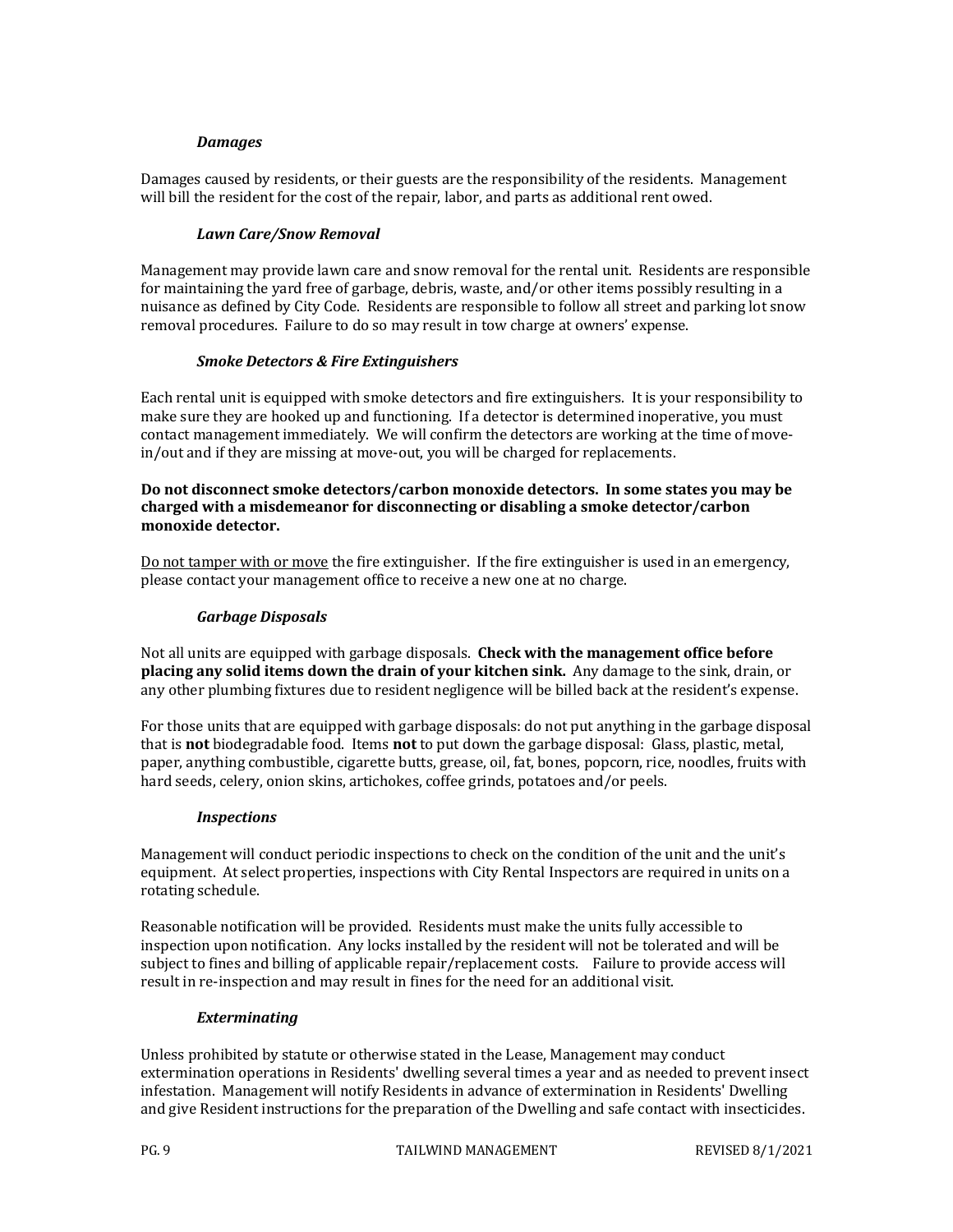Residents will be responsible to prepare the Dwelling for extermination in accordance with Management's instructions. Extermination operations that are schedule by the landlord are required and may not be opted out of by the resident. The scheduled time set by the landlord and extermination company are set in stone and will not be changed at resident request. If Residents are unprepared for a scheduled treatment date Landlord will prepare Residents' apartment and charge Residents accordingly. Residents must request extermination treatments in addition to those regularly provided by Management in writing. Residents agree to perform the tasks required by **Management on the day of interior extermination to ensure the safety and effectiveness of the extermination.** These tasks will include, but are not limited to, the following:

- Clean in all cabinets, drawers and closets in kitchen and pantry.
- If roaches have been seen in closets, remove contents from shelves and floor.
- Remove infants and young children from the dwelling.
- Remove pets or place them in bedrooms and notify Landlord of such placement.
- Remove chain locks or other types of obstruction on day of service.
- Cover fish tanks and turn off their air pumps.
- Do not wipe out cabinets after treatment.

In the case of suspected or confirmed bed bug infestation, resident will agree to the following:

- Resident must cooperate and coordinate with us and our pest control agents to treat and eliminate the bed bugs.
- Resident must follow all directions from us and our agents to clean and treat the unit and building that are infected.

## **RESIDENTS SHOULD NOTIFY LANDLORD IN WRITING PRIOR TO EXTERMINATION OF ANY ANTICIPATED HEALTH OR SAFETY CONCERNS RELATED TO EXTERMINATION AND THE USE OF INSECTICIDES**

## Fee Schedule Quarters Oxford Effective 08/01/2021

| <b>Monthly Fees</b>                     | Amount                                                   |
|-----------------------------------------|----------------------------------------------------------|
| Property Damage Liability Waiver (PDLW) | $\frac{1}{2}$ \$10.75 (will change to \$12.00 on 8/1/22) |